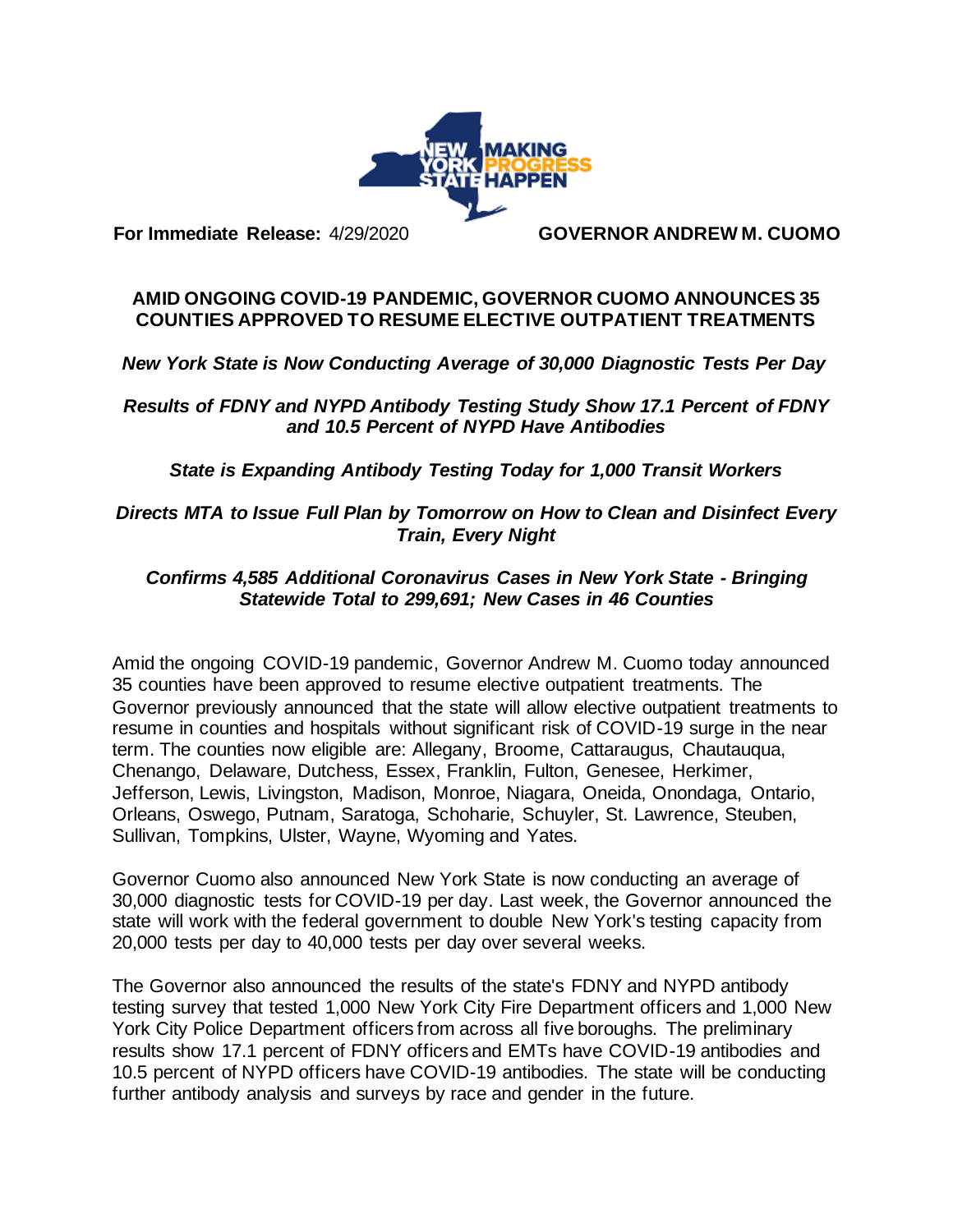The Governor also announced the state is testing today 1,000 transit workers for antibodies to further determine the spread of infections among our frontline workers. The State is working with BioReference to provide antibody tests to first responders and other essential workers from the MTA, State Police, DOCCS and others.

The Governor also directed the MTA to issue a full plan by tomorrow, April 30th, on how it will clean and disinfect every train, every night in response to reported deteriorations of the conditions in the subways during the pandemic.

"We have made tremendous progress to stop the spread of this infection, but we are not out of the woods yet and we need to proceed with caution as we begin our re-opening plan," **Governor Cuomo said.** "We know testing is key to re-opening New York - it is the indicator that will show if we are keeping the infection rate down throughout the reopening process. We have been more aggressive than any state or nation in the world on testing and we are now halfway to our goal of doubling our testing capacity from 20,000 per day to 40,000 per day, but we still have more work to do."

Finally, the Governor confirmed 4,585 additional cases of novel coronavirus, bringing the statewide total to 299,691 confirmed cases in New York State. Of the 299,691 total individuals who tested positive for the virus, the geographic breakdown is as follows:

| County          | <b>Total Positive</b> | <b>New Positive</b> |
|-----------------|-----------------------|---------------------|
| Albany          | 1,067                 | 58                  |
| Allegany        | 35                    | 0                   |
| <b>Broome</b>   | 273                   | 7                   |
| Cattaraugus     | 47                    | 2                   |
| Cayuga          | 48                    | 0                   |
| Chautauqua      | 31                    | 1                   |
| Chemung         | 119                   | 6                   |
| Chenango        | 96                    | 1                   |
| Clinton         | 59                    | 0                   |
| Columbia        | 165                   | 11                  |
| Cortland        | 28                    | 0                   |
| Delaware        | 60                    | 1                   |
| <b>Dutchess</b> | 2,881                 | 64                  |
| Erie            | 3,196                 | 107                 |
| <b>Essex</b>    | 27                    | 1                   |
| Franklin        | 15                    | 1                   |
| Fulton          | 67                    | 1                   |
| Genesee         | 152                   | 3                   |
| Greene          | 114                   | $\overline{2}$      |
| Hamilton        | 3                     | 0                   |